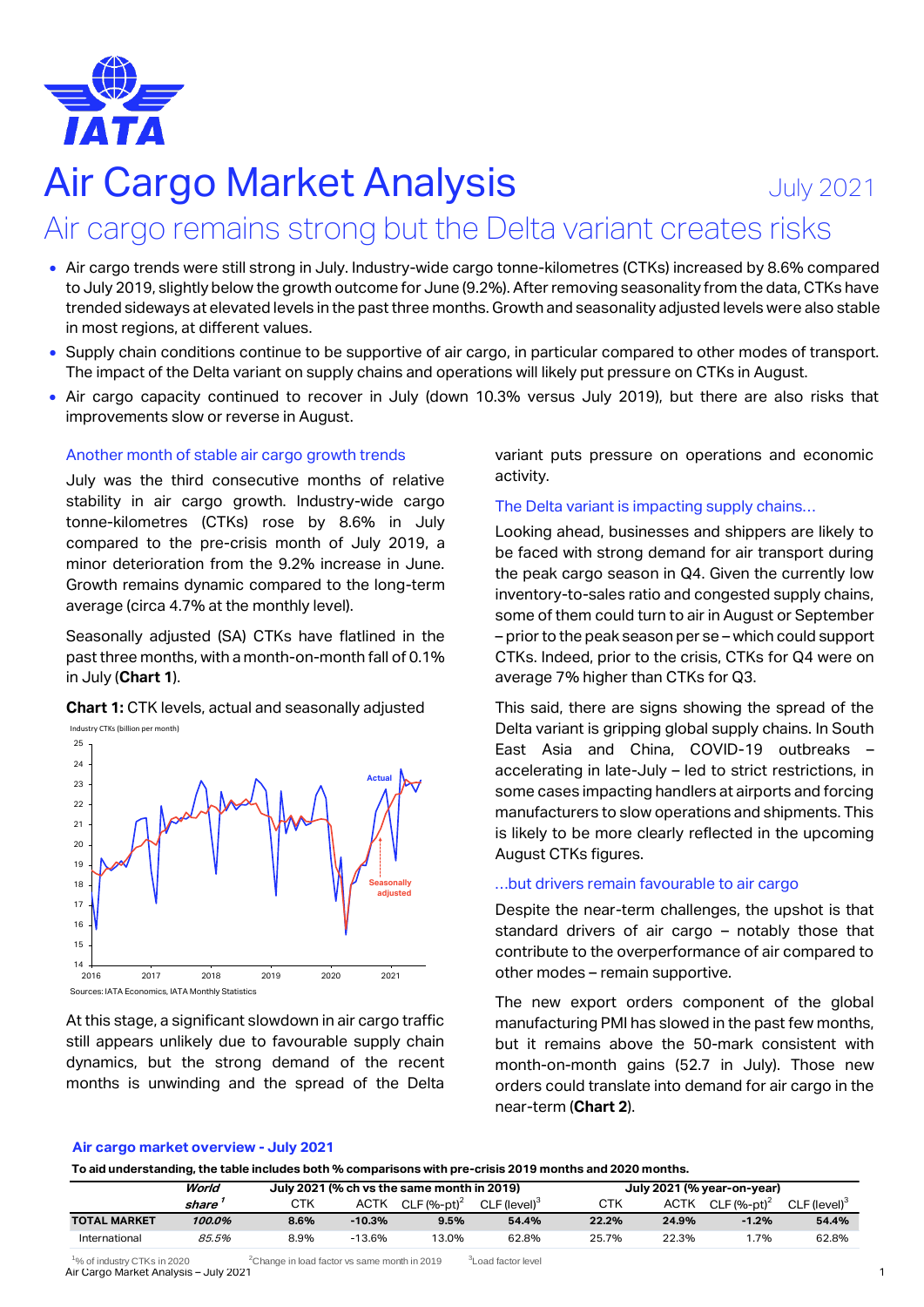**Chart 2**: CTKs growth vs new export orders PMI



The manufacturing output PMI also continues to trend at elevated levels (54.3 in July) highlighting that demand for goods remains robust despite the restart in services activity. Restrictions related to the Delta variant could continue to feed consumers appetite for goods.

As already pointed out, congested supply chains – due to factors such as limited operations at factories, lack of capacity or delays on most modes of transport and quarantined crews – means shipping goods takes more time than usual. This is illustrated by the recordlow values on the [supplier delivery times](https://www.iata.org/en/iata-repository/publications/economic-reports/record-high-supplier-delivery-times-provide-support-to-air-cargo/) PMI – 36 at the global level in July, c.16 in the US and Germany.

Typically, this means the speed provided by air freight becomes highly valuable to businesses, providing support to CTKs. The gap between CTKs and delivery times for most of 2020 highlights that this relationship is not valid when air cargo capacity is insufficient. Recent gains in capacity mean high delivery times could be benefitting air cargo once more (**Chart 3**).



**Chart 3**: CTKs growth vs supplier delivery times PMI

There are additional indications that air cargo could continue to perform strongly despite risks of a slowdown in overall goods trade. Inventory-to-sales ratio remain very low ahead of the peak season, meaning businesses need air cargo in order to face the rapid increase in demand associated with upcoming large consumer events such as Black Friday.

As has been the case since mid-2020, the ratio of air cargo and container shipping fares for a unit of chargeable weight continued to fall in July. Even though shipping by air is still expensive, the favourable relative price compared to ocean could provide further incentives for businesses to shift mode.

#### Air cargo capacity recovers, but is threatened by Delta

Improvements in air cargo capacity continued in July, with industry-wide available cargo tonne-kilometres (ACTKs) down 10.3% compared to July 2019, after an 11.8% decline in June. Seasonally adjusted ACTKs rose by 2.3% month-on-month, the highest gain since March (**Chart 4**).

**Chart 4:** ACTK levels, actual and seasonally adjusted



This trend could slow or reverse in August due to the impact of the Delta variant on airport operations and international passenger traffic, notably in China, South East Asia and Europe.

International ACTKs onboard passenger aircraft were down 37.7% in July 2021 vs July 2019, a small improvement from the decline in June (40.6%). But growth in international dedicated ACTKs softened, to 26.7% compared to 2019 in July (29.6% in June).

### Another month of record-high load factors

In July, the industry-wide cargo load factor grew by 9.5 percentage points (ppts) compared to the same month in 2019, to reach 54.4%. This is a record-high value for any months of July, showing that the market remains exceptionally tight.

This said, the SA load factor fell by 1.3ppts month-onmonth in July, the third consecutive decrease. Disruptions related to the Delta variant in August are likely to slow or reverse this downward trend, and we expect load factors to remain at elevated levels in the following months.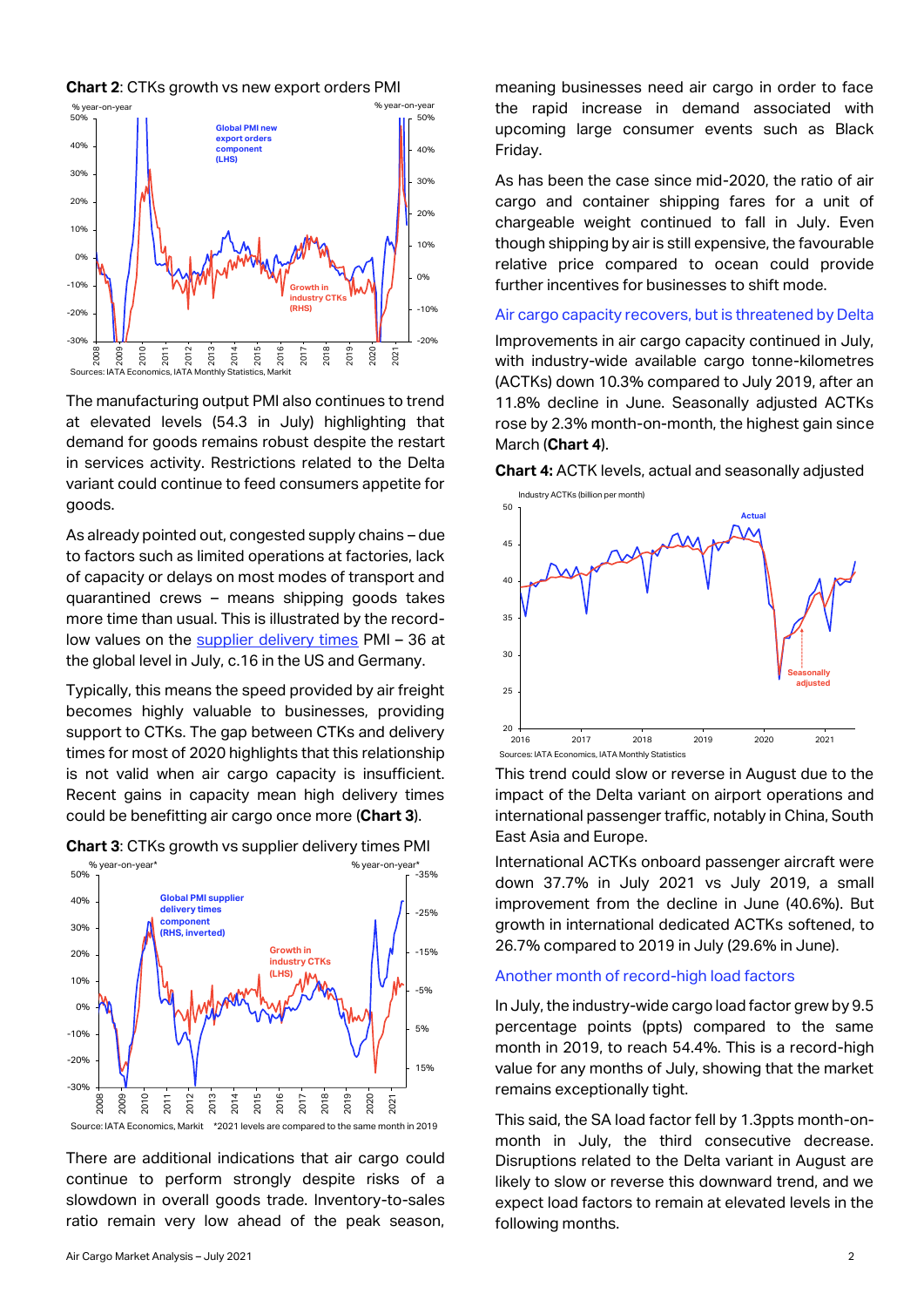The international load factor was at 62.8% in July, with North America and Asia Pacific registering new alltime highs for July. International SA load factors eased in all the regions (**Chart 5**). Note that traffic data for Africa are not available at the time of publishing, although this does not affect the global aggregates. July data for Africa will be available in the August traffic update.



# **Chart 5:** Cargo load factors by region (Africa excluded)

International air cargo stable in most regions

International cargo tonne-kilometres increased by 8.9% in July 2021 vs July 2019, down from 9.3% in June. SA volumes dropped by 0.2% month-onmonth. Growth trends were stable in most regions, except in the Middle East where there was a moderate slowdown to 11.3% in July 2021 vs July 2019, and in Latin America, where traffic improved (**Chart 6**).

As for other traffic metrics, international CTKs for Africa are not available at the time of publishing.

**Chart 6:** Int'l CTK growth versus the same month in 2019 (airline region of registration, Africa excluded)



Sources: IATA Economics, IATA Monthly Statistics

Airlines based in North America topped the international growth chart this month, with international CTKs up 20.5% compared to July 2019. This is in line with growth of recent months, but the SA trend has gone sideways in the past three or four months.

Drivers such as new export orders and supplier delivery times remain highly supportive in North America, and capacity is less limited than elsewhere thanks in part to large freighter fleets.

International CTKs growth of carriers based in the Middle East moderated in July, to 11.3% compared to July 2019 after a 15.8% increase in June. Here as well, the SA trend has flattened out, but some routes are still posting strong performance – for example, CTKs on the large Middle East – Asia trade lane are up 15.5% in July 2021 vs July 2019 (**Chart 7**).





Share of total international CTKs (%, Year-ended Jul 2021) Sources: IATA Economics, IATA Monthly Statistics by Route

Growth performance of European and Asian airlines followed similar trends in July. For Europe, international CTKs grew by 6.0% in July 2021 vs July 2019, while international CTKs rose by 4.4% over the same interval in Asia Pacific. In both cases, that was similar to the outcomes for June. Both regions have seen flat SA movements in the past few months.

Manufacturing activity, orders and supplier delivery times are still favourable to air cargo in Europe. But growth momentum in key indicators in Asia has been easing, partly due to a slowdown in the strong economic activity of recent months, and by congested supply chains.

International CTKs of airlines registered in Latin America fell by 10.2% in July 2021 versus July 2019, after a 21.5% drop in June. That said, the comparison with pre-crisis traffic levels has been highly volatile in recent months in the region. Several trade routes to/from Latin America (segment-based) are performing well, such as Nth-Central Am, Nth-Sth Am and Eur-Sth Am, confirming that demand for air cargo in the region is recovering from the crisis.

> IATA Economics [economics@iata.org](mailto:economics@iata.org) 31st August 2021